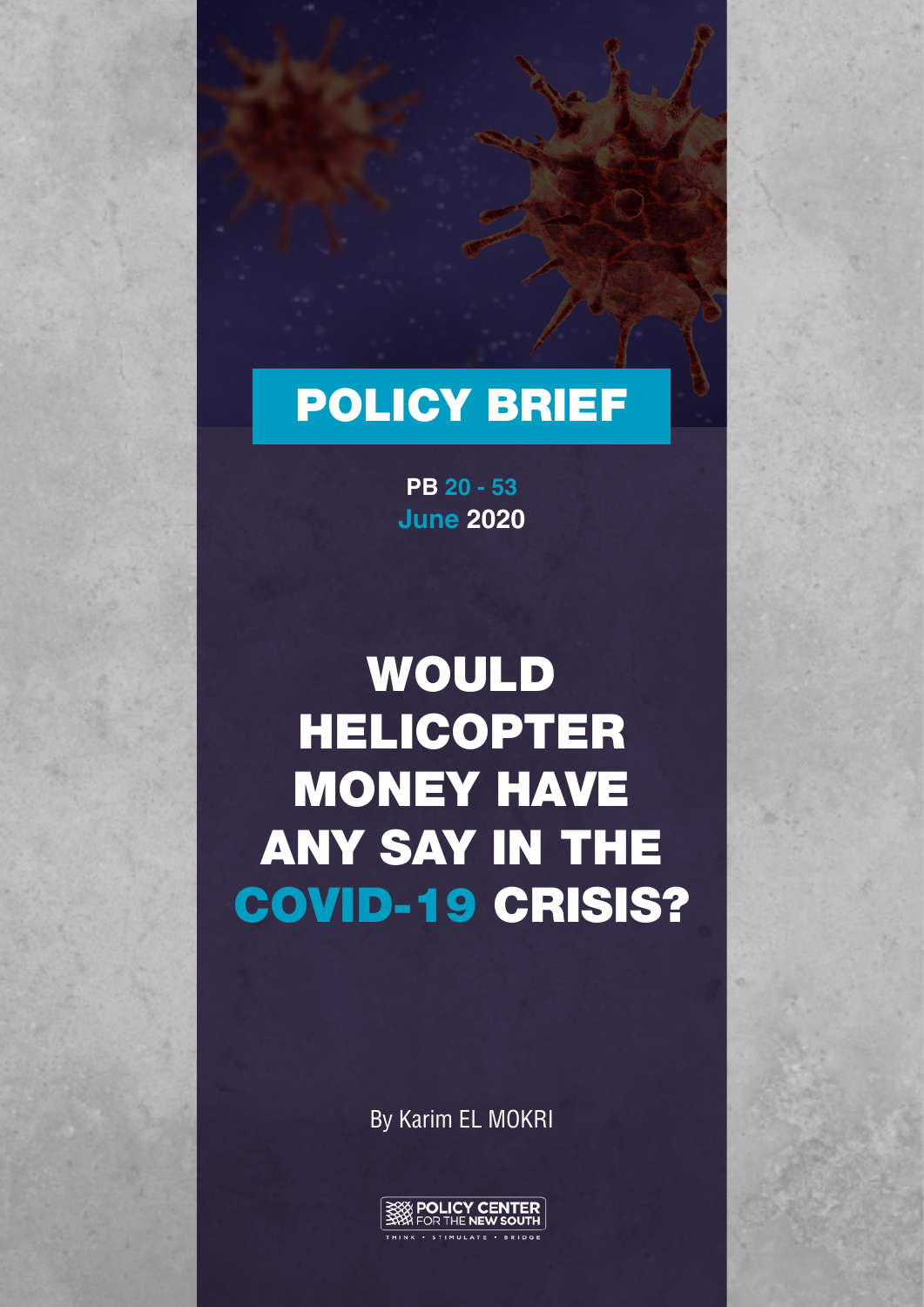#### **Would Helicopter money have any say in the Covid-19 crisis?**

By Karim EL MOKRI

#### **Summary**

**The current pandemic has hit all countries hard, with severe repercussions at all levels. In economic terms, and given the scale of the damage, countries have reacted quickly by drawing on their available toolboxes. However, unlike in 2008, room for maneuver this time is much more limited and many countries have no choice but to go into massive debt to cope with the effects of the pandemic. For a country like Morocco, such a situation should lead the authorities concerned to study all possible solutions that could help the country to limit its reliance on external debt. Helicopter money, which has made a strong comeback in recent discussions, is a potential instrument whose feasibility should be considered. Its use is, however, far from being an easy decision to make, in the absence of practical experience at the international level, even if certain measures taken recently by some countries may suggest that it is helicopter money. In this Policy Brief, we will address the potential benefits of this concept, but also draw attention to the extent of the risks involved. We will also show that, if Morocco were to adopt, hypothetically, this instrument, certain prerequisites must necessarily be put in place to limit its potential negative externalities, which can be destabilizing.**

#### **I. Helicopter money is 51 years old but has never left the school …**

Helicopter money or monetary helicopter is a concept that dates back to 1969. It was first mentioned by the economist Milton Friedman in his book « The Optimum Quantity of Money »1 . Originally, the general idea of this concept was that the Central Bank creates money and then distributes it to households, directly and free of charge. It is not, therefore, a debt instrument, but rather a distribution of money without any counterpart, with the aim of boosting demand. Subsequently, other variants of the helicopter money concept have emerged, without altering the basic idea.

Since its appearance, helicopter money has remained a theoretical concept, mostly debated among specialists, without ever being applied in practice. The measures proposed in some countries, particularly in the United States recently, do not correspond to the concept of helicopter money, since they are measures that go through the state budget and not through the Central bank.

Helicopter money is not to be confused with the concept of universal basic income. While at first glance they may appear similar, the two instruments differ in form and purpose. In form, the universal basic income goes directly through the state budget,

<sup>1.</sup> Friedman M. (2006) [1969], The Optimum Quantity of Money : And Other Essays, New Jersey : Transaction Publishers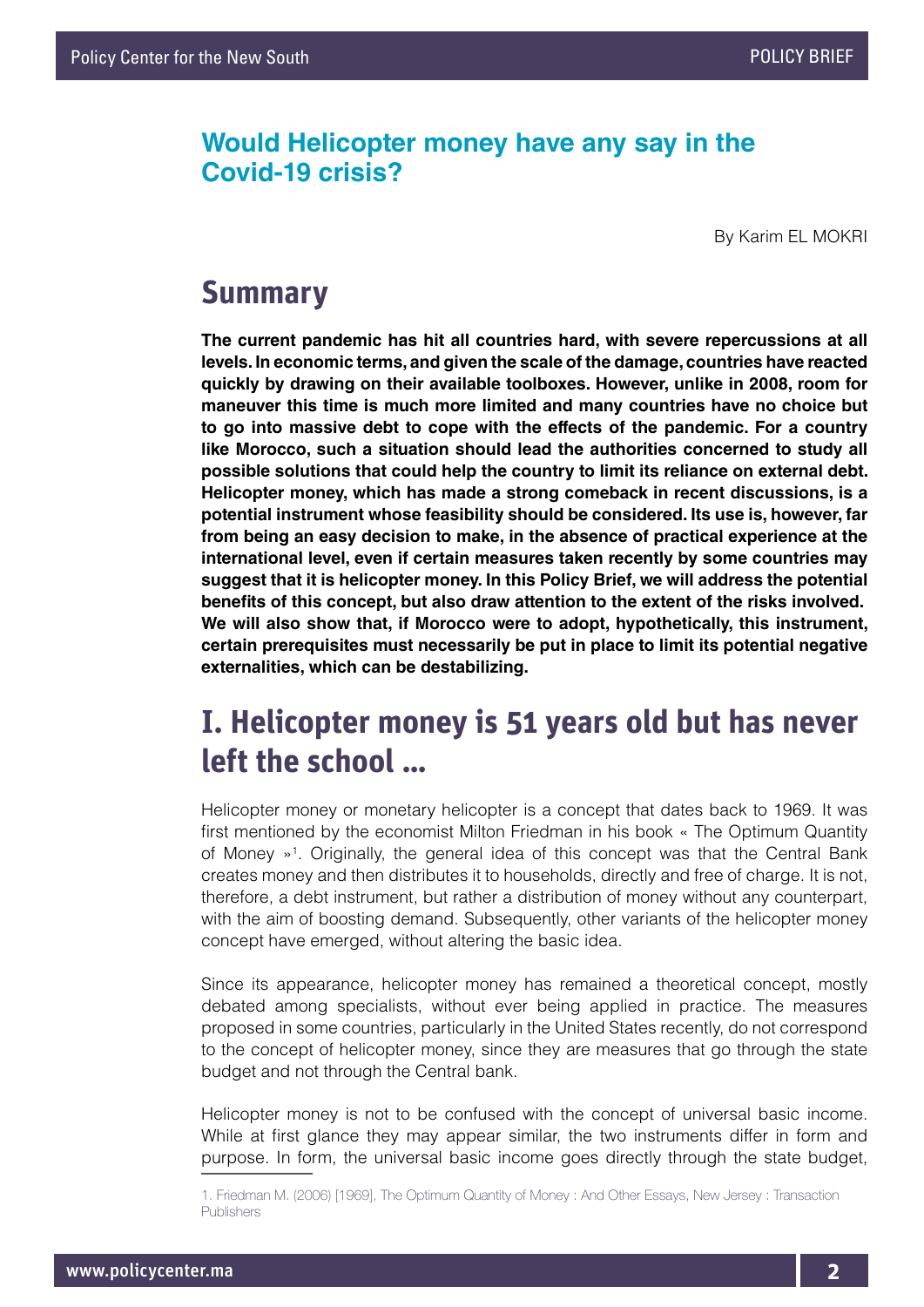while the distribution of helicopter money is based, rather, on the creation of money by the Central Bank. As to differences in terms of objectives, helicopter money is, above all, a temporary instrument that can be used for short-term economic recovery objectives. On the other hand, the universal basic income has a rather social function and a permanent character, since its justifications generally relate to aspects that are not cyclical but rather structural, such as the need to counteract the effects of automation on employment or those due to the decline in the share of labor income in value added or, again, the objective of reducing poverty and the vulnerability of populations. Therefore, setting up a temporary universal basic income, which would only be activated in times of crisis, would not allow it to respond adequately to the above-mentioned structural objectives. However, this does not preclude the fact that the acceptability of the universal basic income mechanism could benefit from a successful implementation of helicopter money at this time, as the two concepts are by no means mutually exclusive.

Having delineated the concept of helicopter money, it is worthwhile to return to the context of its recent resurgence. In recent years, there has been a lot of criticism about the effectiveness of monetary policies during recent crises, namely unconventional measures such as quantitative-easing. These questions led to an increasing number of calls for the introduction of new and more effective instruments.

Helicopter money is, in fact, one of the concepts that has seen a resurgence of interest since 2016, an interest that would have peaked in recent months with the advent of the Covid-19 crisis worldwide.

Despite this renewed interest, the question of the feasibility of such a mechanism is far from being settled. The current debate on the concept of helicopter money between, on the one hand, its fervent advocates, who see it as the miracle solution in the current context, and, on the other hand, those who point to its potential undesirable effects, creates ambiguity and does not make it easy for decision-makers, particularly Central Banks, to take the first step.



#### Chart 1. Indicator of interest in « Helicopter money » as a Google search topic

Source: Developed on the basis of Google Trends data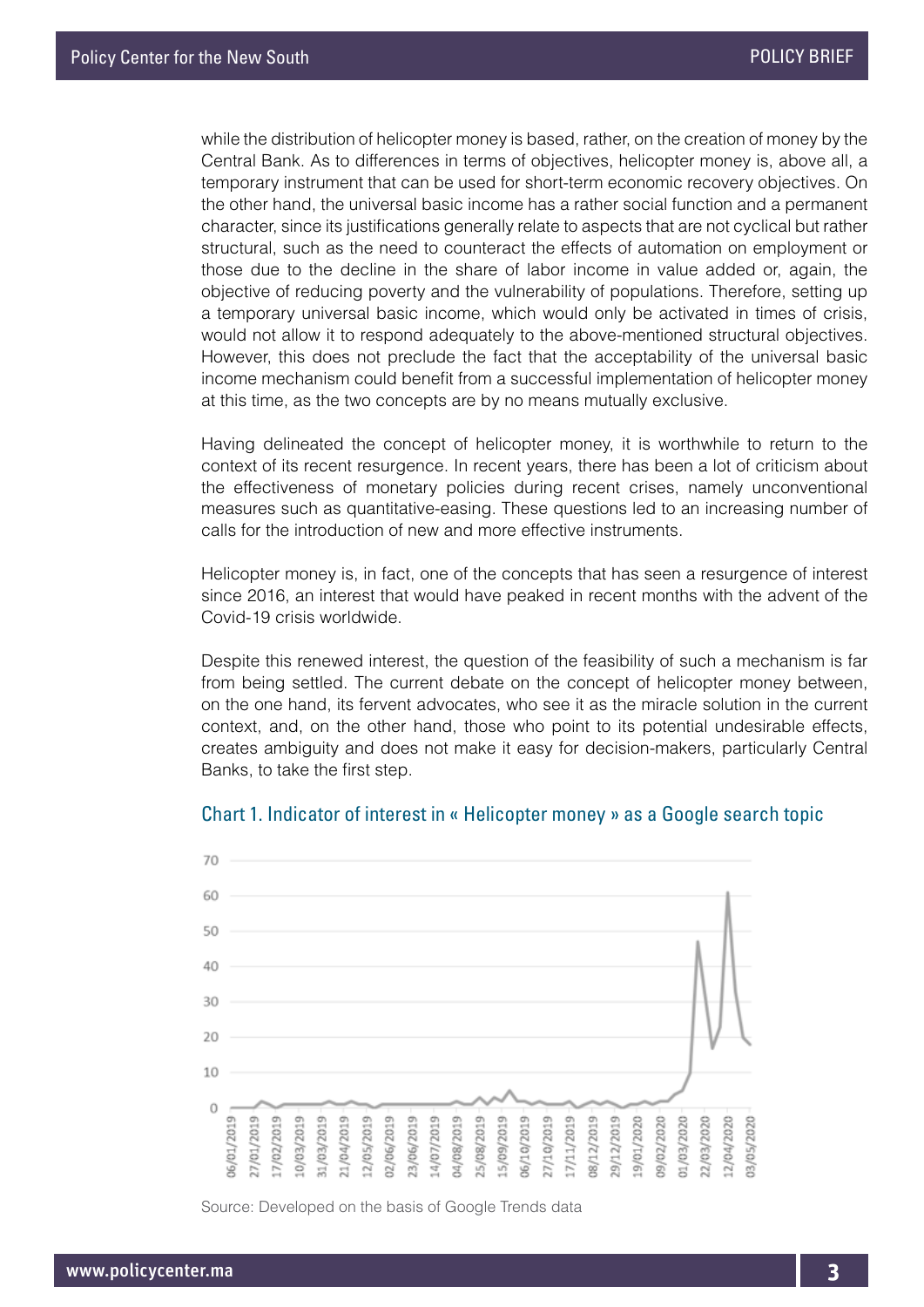### **II. What are the comparative advantages of helicopter money?**

Helicopter money has certainly never been implemented yet in its standard form. Nevertheless, this does not exclude the fact that it has some potential advantages that can make a difference in times of crisis:

- In the first place, helicopter money implies a direct distribution of sums of money created by the Central Bank to the beneficiaries, in this case households, without incurring additional expenses from the state budget. Consequently, this instrument would make it possible to support part of the recovery effort, while slowing down the rate of increase in the Treasury's debt. This is, it should be stressed, a major advantage in a period of crisis such as the Covid-19 crisis, when most countries seem to be compelled to increase their recourse to debt.
- The second advantage of helicopter money lies in its potential capacity to directly finance the real sector, thereby avoiding the long delays in the transmission of monetary policy. Monetary policy decisions (e.g. a decrease in the key interest rate or an increase in the collaterals eligible for bank refinancing) are only reflected in growth and inflation after a certain delay, which may last several quarters. However, the current crisis requires urgent measures with an immediate impact on real activity, hence the adaptability of helicopter money, which is a much more direct approach.
- Beyond the slowness of the monetary policy transmission mechanisms, the problem lies rather in their efficiency, which is increasingly questioned around the world. A decrease in the key interest rate would, at best, allow other rates, particularly lending rates, to be reduced. In a crisis context, however, this decrease is far from being sufficient, especially when households and companies are already heavily indebted and, therefore no longer have leeway to take out new loans, even after a cut in interest rates. Moreover, in a context of lockdown, restriction of activities and a sharp drop in foreign demand, a reduction in interest rates would have little impact since demand is simply not yet at its ordinary level. In the same vein, in the current economic climate, the risk of borrowers' default is so high that even with state guarantee instruments, the supply of credit might not react mechanically to a fall in interest rates.
- Similarly, so-called non-conventional measures of quantitative easing type, through programs of massive purchases of securities on the financial market by the Central Bank, do not guarantee an upturn in economic activity. The experience of the 2008 crisis showed that these measures did not benefit the productive sector. Rather, they would have inflated Central Bank balance sheets, led to large injections of liquidity into the banking system and caused asset market bubbles. It is for these reasons that helicopter money seems more appropriate in the current environment, since it can redirect liquidity to the real sector without being hampered by the inefficiency of monetary policy transmission channels.
- Another potential contribution of helicopter money, and not the least, would be its ability to overcome the penalizing effect of the « Ricardian » equivalence that a fiscal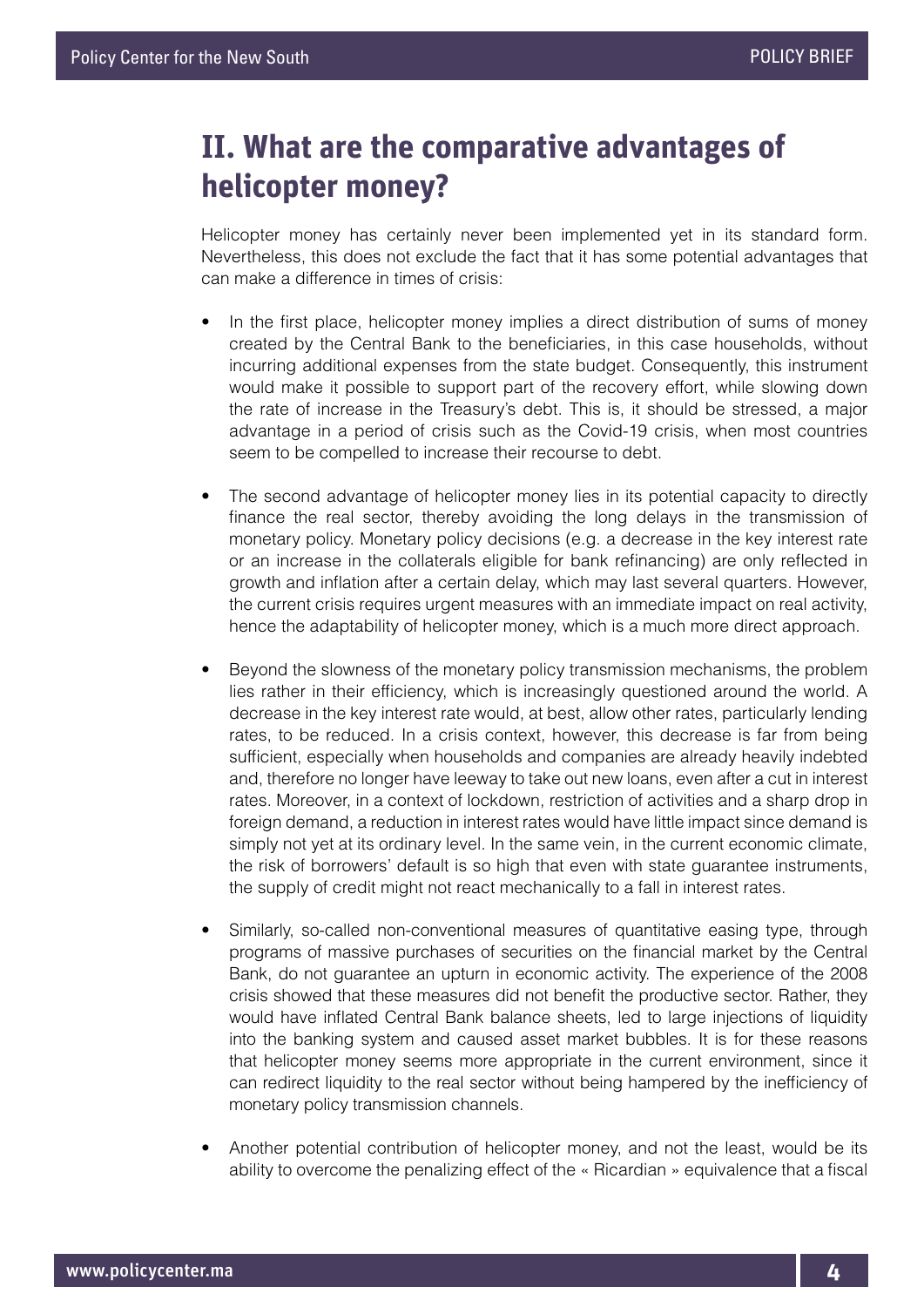stimulus policy<sup>2</sup> can generate. Behind this apparently complex concept (D. Ricardo, 1821, Buchanan, 1976), lies a relatively simple principle. Indeed, in the current context, an aggressive fiscal stimulus policy is unavoidable, the objective being to stimulate demand, while easing the pressure on government deficit and debt.

However, the effectiveness of such a policy could be reduced because of the behavior of economic agents who may anticipate, in the future, an increase in taxes to offset the current widening of the deficit, which would lead them to save more, as a precautionary measure, instead of spending and stimulating growth. Helicopter money, for its part, could make it possible to overcome the Ricardian equivalence problem insofar as the stimulus effort does not involve a widening of the budget deficit and economic agents would have no reason to anticipate a future tax increase that could lead them to curb their spending and break the recovery.

### **III. In practice, helicopter money could take several forms**

In the economic literature on the subject, helicopter money could take at least three distinct forms. The first form, known as « Helicopter drop », whereby the Central Bank transfers money directly, free of charge, to households on a permanent basis. The second option is for the Central Bank to transfer Central Bank money directly to the Treasury's account at the Central Bank without a counterparty. This money will enable the Treasury to finance stimulus measures in times of crisis. The third form, on the other hand, consists in cancelling all or part of the Treasury debt held by the Central Bank in the form of treasury bills only in exceptional circumstances. This would allow government to free up fiscal space for recovery, while avoiding an increase in treasury debt and preserving its sustainability vis-à-vis the financial markets (J. Couppey-Soubeyran, 2020)<sup>3</sup>. These three options result in a contraction of the Central Bank's equity capital in order to achieve equilibrium in the balance sheet of the issuing institution.

### **IV. Limitations: The promises of helicopter money are not without risk**

Not surprisingly, there has been widespread criticism of helicopter money, particularly in relation to its two forms, which involve the temporary monetization of treasury debt or the partial or total cancelling of the treasury debt held by the Central Bank.

The reason is first of all « ethical », since this new instrument goes against the dominant trend advocating monetary orthodoxy, and violates the rules of Central Bank independence, which has become a « religion » with which most Central Banks have aligned themselves for years.

<sup>2.</sup> M. Kasongo Kashama (2016), Helicopter money and debt-financed fiscal stimulus : one and the same thing? - NBB Economic Review.

<sup>3.</sup> Jézabel Couppey-Soubeyran (2020), "Helicopter money against depression in the wake of the health crisis" - Veblen Institute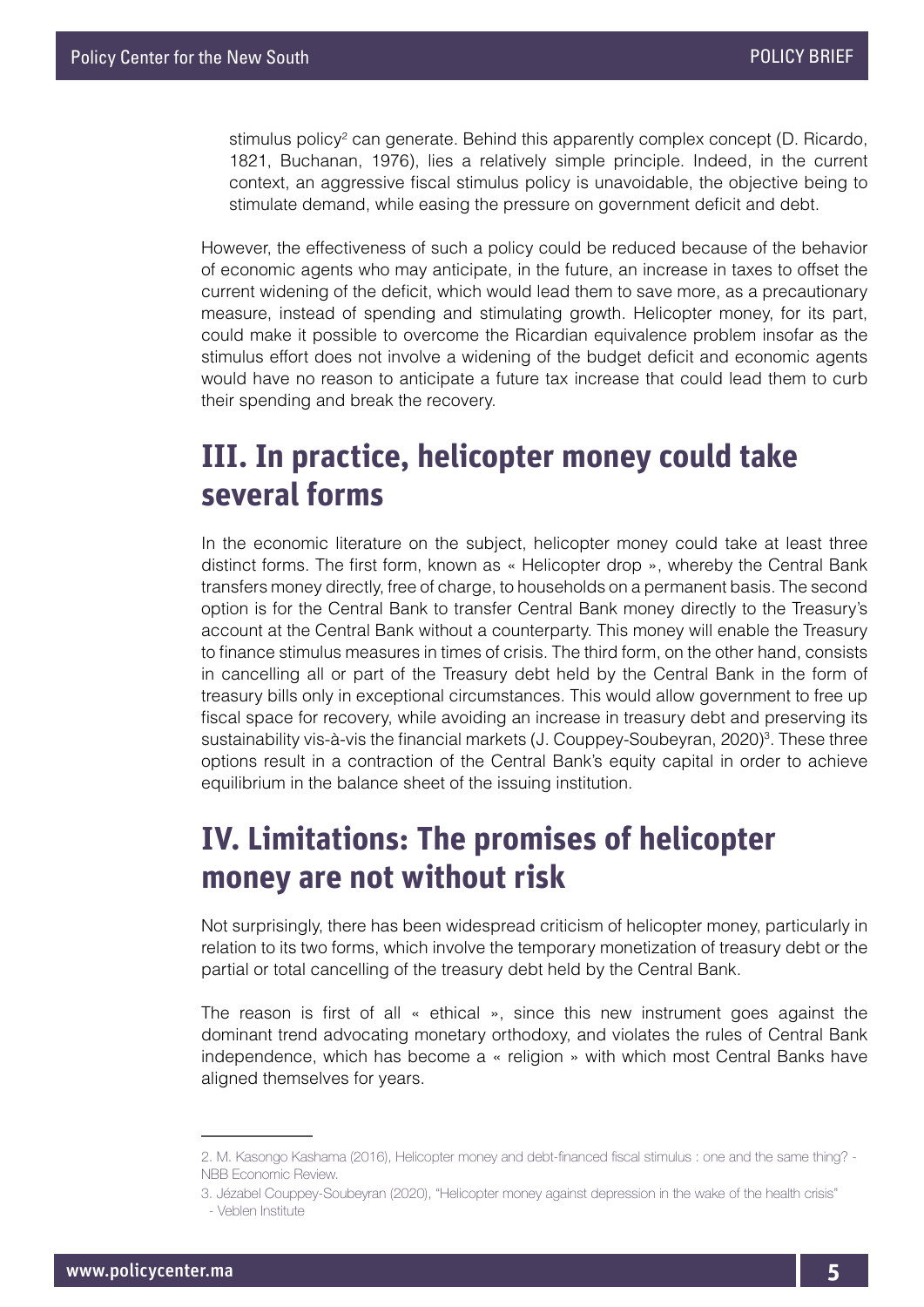Admittedly, the risk is considerable. However, in extreme cases, such as the Covid-19 crisis, would it not be conceivable to deviate temporarily from the rule? Ultimately, the objective is none other than to finance recovery and job creation, without undermining the sovereignty of states in a period of unbridled competition for public debt, the longterm consequences of which remain uncertain. Moreover, the deviations from the rule, generated by helicopter money, would only be temporary, until the recovery bears fruit in terms of growth and job generation. Thereafter, helicopter money could be deactivated.

The second limitation lies in the potential negative effect of helicopter money on the credibility of the Central Bank, which would end up with negative capital, and could therefore give destabilizing signals to the markets. Indeed, helicopter money distributed by the Central Bank is accounted for on the liabilities side of the Central Bank's balance sheet. However, since it is not reimbursed by the beneficiaries, it has no counterpart on the assets side of the Central Bank's balance sheet. Consequently, and in order to maintain a sound accounting balance sheet, these outflows are financed by the Central Bank's equity capital, which is contracted as a result.

On this point, too, some articles attempt to provide answers, without however being able to reach a decision on the issue. Among these answers are those provided by J. Couppey-Soubeyran (2020), who argues that the Central Bank does not operate like a commercial bank or a private company that must absolutely make a profit. The credibility of the Central Bank would not depend on the level of its capital, but rather on its ability to achieve its targets (inflation, growth, employment, etc.), according to its mandate, and on its ability to communicate and convince market players of the merits of its decisions. Indeed, some Central Banks that have had negative capital adequacy for more than nine years, such as the Czech Republic, Chile and Mexico, have still managed to achieve their monetary policy objectives and maintain their credibility (D. Archer and P. Moser-Boehm, 2013).

On the other hand, even if the Central Bank's capital equity were to become negative, this would only last for a limited period of time, and a replenishment of this capital could take place gradually as economic recovery takes hold. It would also be possible, once the crisis is over, to allow the Central Bank to reduce the percentage of dividends paid to the state budget over a certain period of time, in order to enable it to rebalance its capital situation. Confrontation of the various arguments shows that uncertainty about the possible repercussions of helicopter money on the credibility of the Central Bank, remains high. Empirically, the link between the level of capital equity and the achievement of monetary policy objectives remains unclear, since most of the studies that have dealt with the subject lack robustness<sup>4</sup>.

The third criticism levelled at the type of helicopter money designed to directly finance the Treasury in times of crisis is that it would make no difference to Central Bank financing of the Treasury through the purchase of securities. Once again, answers have already been given by some authors, namely J. Couppey-Soubeyran, who argues that at a time when Treasury financing through the purchase of treasury bills by the Central Bank involves repayment and remains affected by the uncertainties of interest rate movements on the financial markets, helicopter money, for its part, makes it possible to circumvent these limitations by remaining free of charge and without intermediation by the financial markets.

<sup>4.</sup> David Archer et Paul Moser-Boehm (2013), « Central Bank Finance », BIS Papers No 71.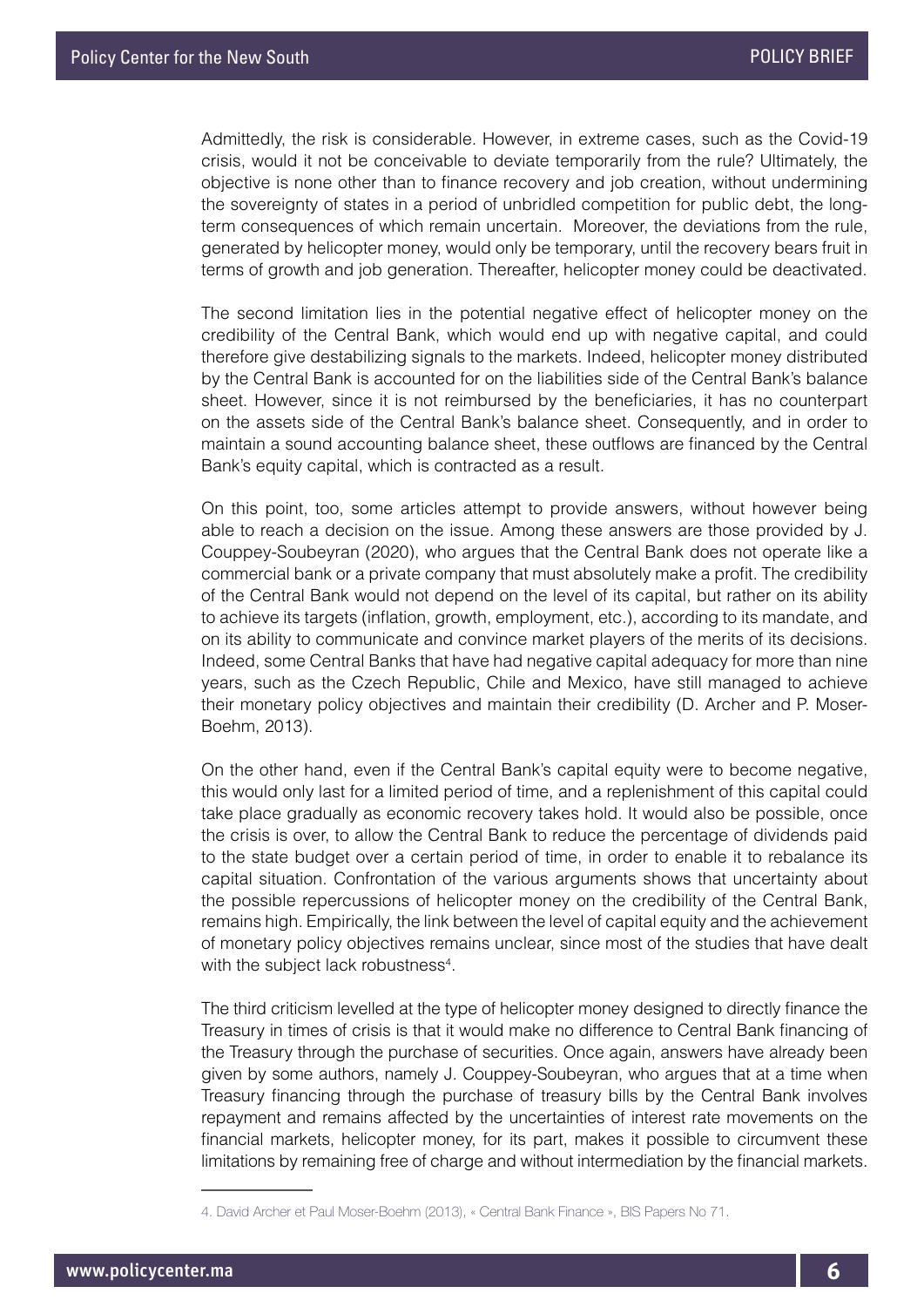On another level, helicopter money is criticized for representing a risk of inflationary pressure by increasing the volume of the monetary base at the level of the Central Bank's balance sheet. Theoretically, the reasoning is certainly plausible. Nevertheless, this inflationary risk was already mentioned at the time of mobilizing the quantitative easing<sup>5</sup>, an instrument that major Central Banks do not hesitate to use, especially since the hyperinflationary risk attributed to this type of measure has never been materialized. Moreover, helicopter money is seen as a redirection of Central Bank money to the real sector, and not through the banks, rather than as additional money creation. According to this assumption, this instrument should not result in more inflation than usual. Another argument that puts the inflationary risk of helicopter money into perspective in times of crisis, such as the Covid-19, is that the gap between actual output and potential output (output gap) is generally negative and capacity utilization rates are significantly lower than normal. Therefore, stimulation of demand by helicopter money is not expected to lead to a significant increase in prices, given the existence of unused production capacity margins in many sectors, which can be quickly mobilized to meet any additional demand.

The final risk associated with helicopter money relates to a possible « leakage » effect that would reduce the multiplier effect of recovery by helicopter money. In other words, the risk would be that households would save a significant proportion of the sums received, which would limit the additional demand generated and thus the additional growth points expected. While this assumption has the merit of obeying a certain logic, the sequence of facts it describes is however far from being so mechanical. As a matter of fact, it is always possible to avoid these leaks through appropriate and targeted operational solutions.

### **V. If Morocco were to hypothetically apply this instrument, what would be the prerequisites for deriving maximum benefit and limiting the risks?**

Clearly, it is difficult to decide on the effectiveness of helicopter money, given the divided opinions. The potential benefits are significant, but the risks in terms of loss of credibility and erosion of the independence of the Central Bank from the government, as well as the potential impact on inflation, fuel legitimate concerns. Moreover, the fact that this concept has so far remained without extensive experimentation at the practical level does not make it possible to verify to what extent its expected beneficial effects can outweigh its potential negative effects.

The debate on the use of helicopter money is rare in developing countries, unlike in advanced countries. In the present context where the repercussions of the Covid-19 crisis are unprecedented, in economic, social and health terms, all potential instruments deserve to be studied by developing countries. The need is particularly acute for a country like Morocco, where the Treasury's debt ratio will exceed 65% of GDP in 2019 (more than 81% when the guaranteed debt is taken into account). This level of debt, although it remains sustainable, will undoubtedly be part of an upward trend during the exit phase of the crisis.

<sup>5.</sup> Jézabel Couppey-Soubeyran (2020), « Helicopter money against depression in the wake of the health crisis » - Veblen Institute.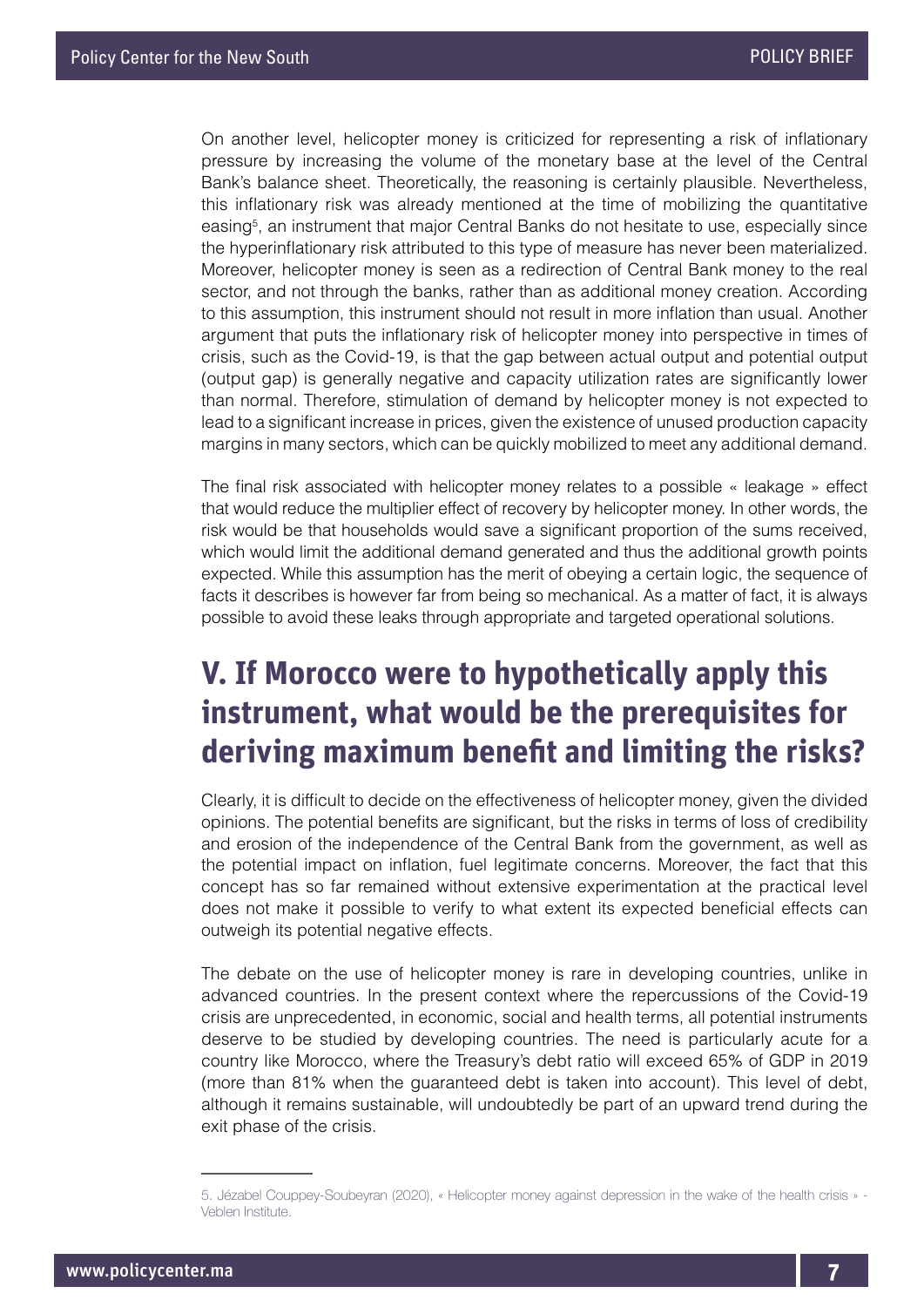

#### Chart 2. Treasury debt in Morocco (in % of GDP)

Source: Data from the Directorate of the Treasury and External Finance

Morocco has taken a series of emergency measures aimed at limiting the negative effects of the crisis on the economic and social levels, an important part of which has been financed by the Covid-19 Special Fund. Without going into detail on the measures in question, as this information is sufficiently covered by other publications, the actions taken have concerned monetary and prudential policy as well as fiscal policy and social security measures. In addition to these instruments, Morocco has used the Precautionary and Liquidity Line (PLL) with the International Monetary Fund (IMF).

So far, Morocco has been able to collect resources that will be used to pool the risks incurred by the various sectors over a certain period of time. However, uncertainty about the duration of the crisis and the profile of the recovery (V, U, W or L) in Morocco and among its main partners, particularly the euro area, increases the likelihood of even greater recourse to debt on external markets. This was confirmed by the approval, on 7 April, 2020, by the Parliamentary Finance Committee, of the decree on exceeding the thresholds of external financing. A decision that seems appropriate in such an exceptional situation and which allows us to take advantage, while it is still possible, of the low level of interest rates on the markets.

However, in the current context, fears of a slippage in terms of public debt sustainability are legitimate, especially since Morocco had gone through a difficult period of debt crisis exit under the Structural Adjustment Programs. This argument increases the relevance for Morocco to study the feasibility of new stimulus instruments that do not go through the budget, such as helicopter money.

At the same time, fears of an uncontrollable inflationary effect that could result from the use of helicopter money do not seem very justified in the case of Morocco. First of all, current inflation is very low, and would even have reached a historically low level in 2019, i.e. 0.2%. In addition, the output gap, which measures demand pressures, has remained negative since the beginning of 2018, a situation confirmed by the decline in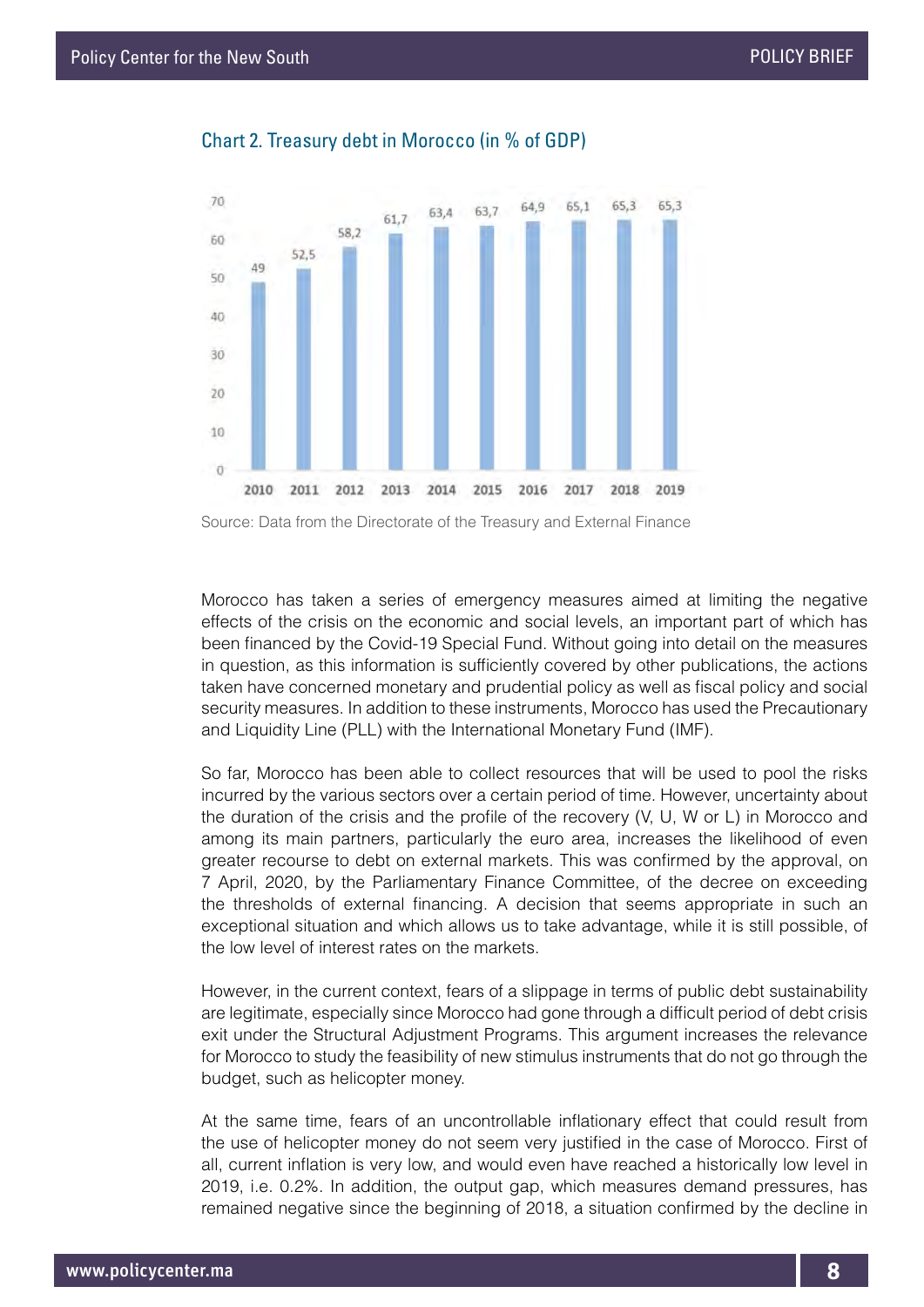the production capacity utilization rate of the domestic industrial sector, which fell by 16 percentage points in March 2019 to nearly 56%<sup>6</sup>. These indicators only confirm the fact that Morocco has a fairly low initial level of inflation and significant unused production, which constitute non-negligible margins that would enable it to support demand with helicopter money without fear of excessively high inflation during the recovery phase.

On another point, it is possible that by circumventing the commercial banks, helicopter money may initially cause a loss of earnings for these banks. Nevertheless, this tool would spare the Moroccan banking system a significant increase in outstanding receivables in this period of crisis. Moreover, the rate of outstanding receivables in Morocco has remained at an average of 7.7% since 2016, instead of an average of 5.7% over the 2009 – 2015 period.

Having said that, and although helicopter money can take many forms, in the case of Morocco we will focus on the configuration where the Central Bank would distribute money to households on a free but temporary basis. Other forms involving the cancellation of the Treasury's debt held by the Central Bank or monetary transfers by the Central Bank directly and without counterpart to the Treasury's account, are ruled out at this stage. Indeed, for the two types mentioned above, the possible negative repercussions that could disrupt the perception of markets and the risk of moral hazard with regard to the use of this tool by public authorities, may turn out to be more important and ethically less tolerable.

If we assume that Morocco opts for helicopter money in the form of a direct transfer to households to contribute to recovery, this decision would not be without risk either. Therefore, we can suggest a number of conditions that need to be met in order to maximize the benefits of this tool and, more importantly, to minimize its potential negative repercussions:

- First of all, implementation of helicopter money in Morocco must be based on a clear and reassuring communication strategy. Above all, it must be presented as a provisional instrument that is only used in large-scale « extreme cases », such as the Covid-19 crisis, and must be deactivated as soon as confirmation of a return to normalcy is confirmed. Market participants and rating agencies should not perceive this instrument as a means that Morocco could use in a frequent and arbitrary manner, without proper justification. To this end, it would be essential that the conditions of its use, its maximum duration of implementation and the objective definition of the concept of « extreme case », be explicitly defined in legal texts.
- The use of helicopter money in Morocco should only be made when other available measures would prove insufficient to quickly revive demand.
- Helicopter money should not be seen as a substitute for, but rather as a complementary measure to, conventional measures of accommodating monetary policy or expansive fiscal policy. A policy mix is more necessary than ever.
- The choice of timing for the implementation of helicopter money is important: indeed, the period of exit from the crisis is in turn composed of two sub-periods, the first being the current phase that Morocco is going through, where the main objective is

<sup>6.</sup> A business survey by Bank Al-Maghrib.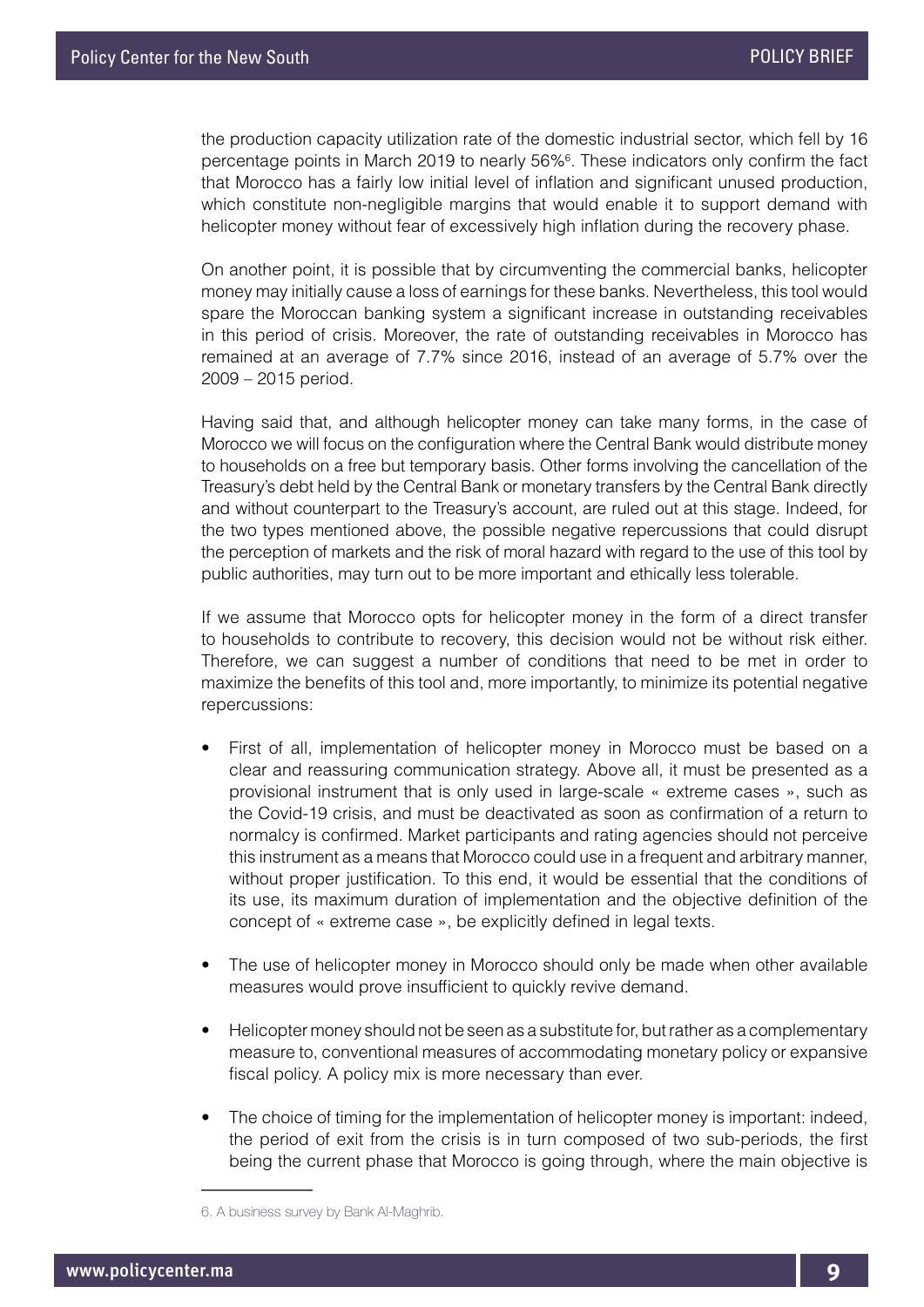not yet recovery, but rather to limit losses and stabilize the situation. During this stage, the effect of all measures may be very minimal. The additional demand provided by helicopter money, like the other more traditional instruments, would not guarantee a significant effect in terms of a recovery in growth and employment, because of the bottlenecks that characterize this first sub-period (lockdown, social distancing, sectors forced to close, paralysis of supply chains, lack of foreign demand for certain sectors…) and hinder the response of supply to macroeconomic policies in several sectors.

- On the other hand, the expected multiplier effect of helicopter money would be greater in the second sub-phase of the exit from the crisis, the phase of recovery. The improvement of the multiplier effect is due to the fact that, during this second subperiod, the above-mentioned bottlenecks begin to loosen (lifting of lockdown, return of foreign demand, gradual lifting of restrictions on foreign trade flows, etc.). Therefore, if Morocco were to adopt helicopter money, and in order to ensure maximum impact, it would benefit from applying it at the end of the containment period.
- Avoiding leakage through savings: the aim is to prevent a large proportion of transfers of helicopter money to Moroccan households from ending up being saved as a precautionary measure in a context of lack of visibility. In other words, public authorities should seek to maximize the share of transfers that will be consumed by households during the recovery period. Certain operational solutions are generally proposed to alleviate this problem, in particular the targeting of beneficiaries, retaining only the most disadvantaged, since according to Keynesian theory, their marginal propensity to consume (the share of additional income devoted to consumption) is generally higher. This proposal is, however, a deviation from the original formulation of « drop money », which does not distinguish between the income level of the beneficiaries. The alternative would be for these transfers to take the form of « timelimited vouchers ». Although this solution might encounter technical difficulties in implementation, the limited validity period of the vouchers in question would ensure that beneficiary households would consume the totality of transfers for a maximum effect on growth and would therefore not be able to save a significant proportion of them.
- Avoiding leakage through imports: in other words, the aim here is to reduce the risk that part of the demand generated by helicopter money in Morocco is met by imports. This is a major challenge given Morocco's heavy dependence on imports of goods and services, which account for nearly 50% of its GDP, compared with around 31% in Turkey and Brazil, 30% in Egypt and 27% in Chile. Therefore, a number of conditions are necessary during the recovery period in order to reduce this leakage through imports. These are as follows:

"Encourage consumption of domestic products through awareness campaigns; "Urge large companies to give preference to inputs produced by domestic micro businesses and SMEs;

"Make full use of public procurement to stimulate the activity of local micro businesses and SMEs".

• Beyond the prerequisites to be put in place in case of adopting helicopter money, Morocco should remain vigilant with regard to its inherent risks. Therefore, as soon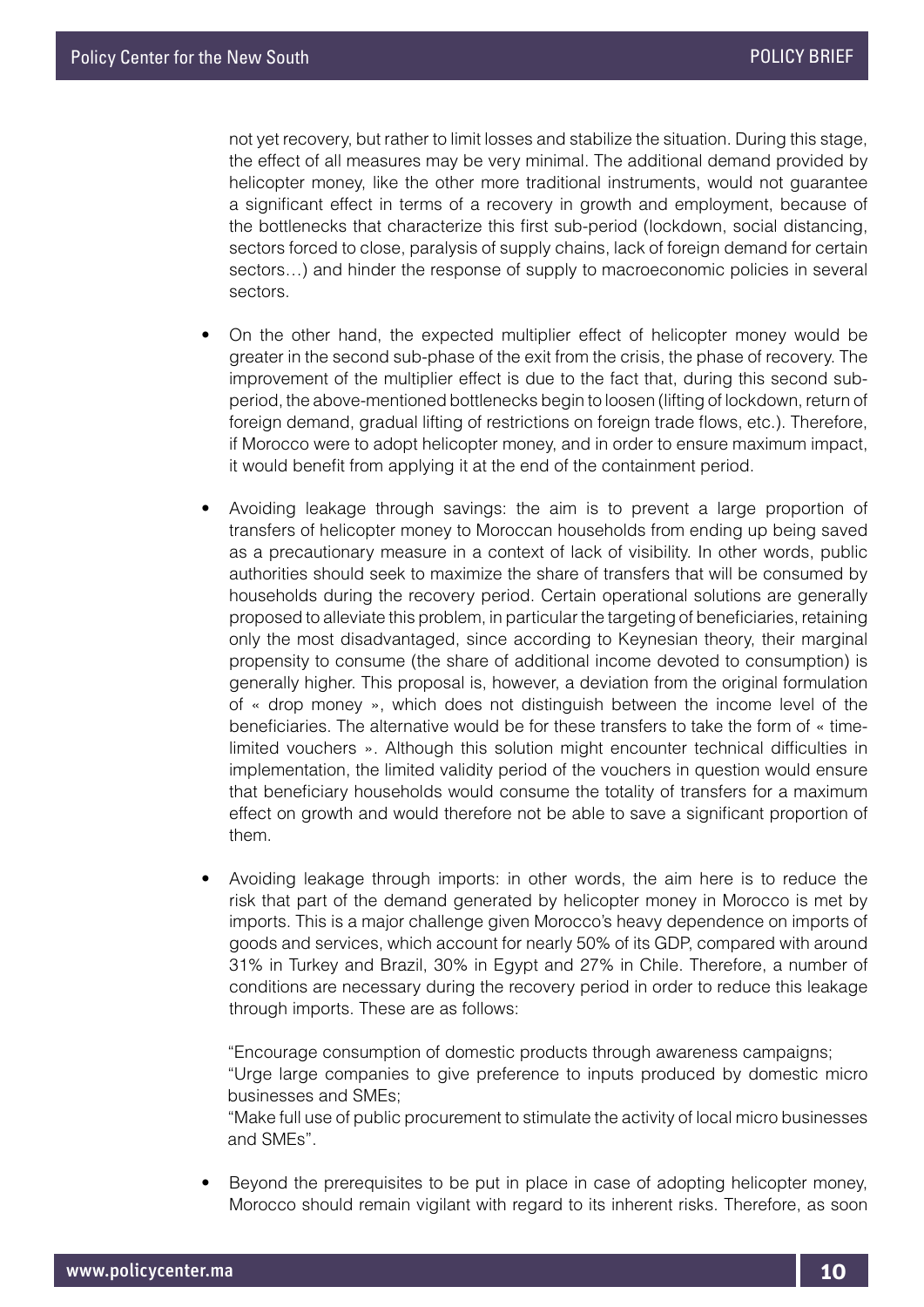as disruptive signals appear, the Central Bank should not hesitate to deactivate the mechanism of helicopter money (exit clauses are necessary). We can refer to two main signals that would justify the discontinuance of the instrument in question. The first is the case of a strong and persistent depreciation of the dirham that could occur following the launch of helicopter money transactions and which could be synonymous with a weakening of confidence in the national currency as a result of this change. This risk is very high for developing economies that generally do not have strong or sufficiently in-demand currencies at the international level. The second signal that could justify the early deactivation of helicopter money would be the case of a bad reaction of the markets, lenders and rating agencies, following the introduction of this new instrument, which could increase Morocco's borrowing costs on the international market.

### **VII. In conclusion: Helicopter money is only a temporary instrument, since the post-Covid-19 phase requires consideration of other, more longterm approaches**

If the prerequisites are in place, helicopter money could be a quick and effective response during the recovery phase. However, there is no guarantee that the above-mentioned risks will not materialize, which, if helicopter money is adopted, would require increased vigilance and careful monitoring of market signals. Finally, a review of the economic literature on the subject shows that the analysis of the costs and benefits of helicopter money does not allow for a clear-cut opinion until the mechanism has been tested. Any evaluation can only be made a posteriori, especially since its results would depend on the specific features of each economy.

Furthermore, it is important to recall that helicopter money remains a temporary instrument. The Post-Covid-19 phase will have to rely on medium- and long-term reforms that would outline a new way of anticipating and reacting to shocks.

There is a growing need to study a number of policy areas. The resulting decisions will subsequently change the functioning of the Moroccan economy and society. The structural reforms required go beyond the scope of this paper. This does not, however, prevent addressing a number of decisive questions that deserve a clear answer from Morocco: How to strengthen the multidimensional sovereignty of the country, especially in the most strategic sectors (food, health, technology, energy, digital, etc.)? After a globalized movement of disengagement by states from certain sectors to the benefit of the private sector, what should their positioning be from now on regarding the priority social sectors? Should these sectors continue to be considered like any other profitdriven and market-driven activity? On another subject, isn't it time to support niche substitution imports in a context of rising tensions and trade wars? What growth model should Morocco follow? Domestic demand-led growth vs. export-led growth or wage-led growth vs. debt-led growth? Can universal basic income increase household resilience to shocks? Finally, how can we catch up in terms of digitalization and in terms of R&D and innovation?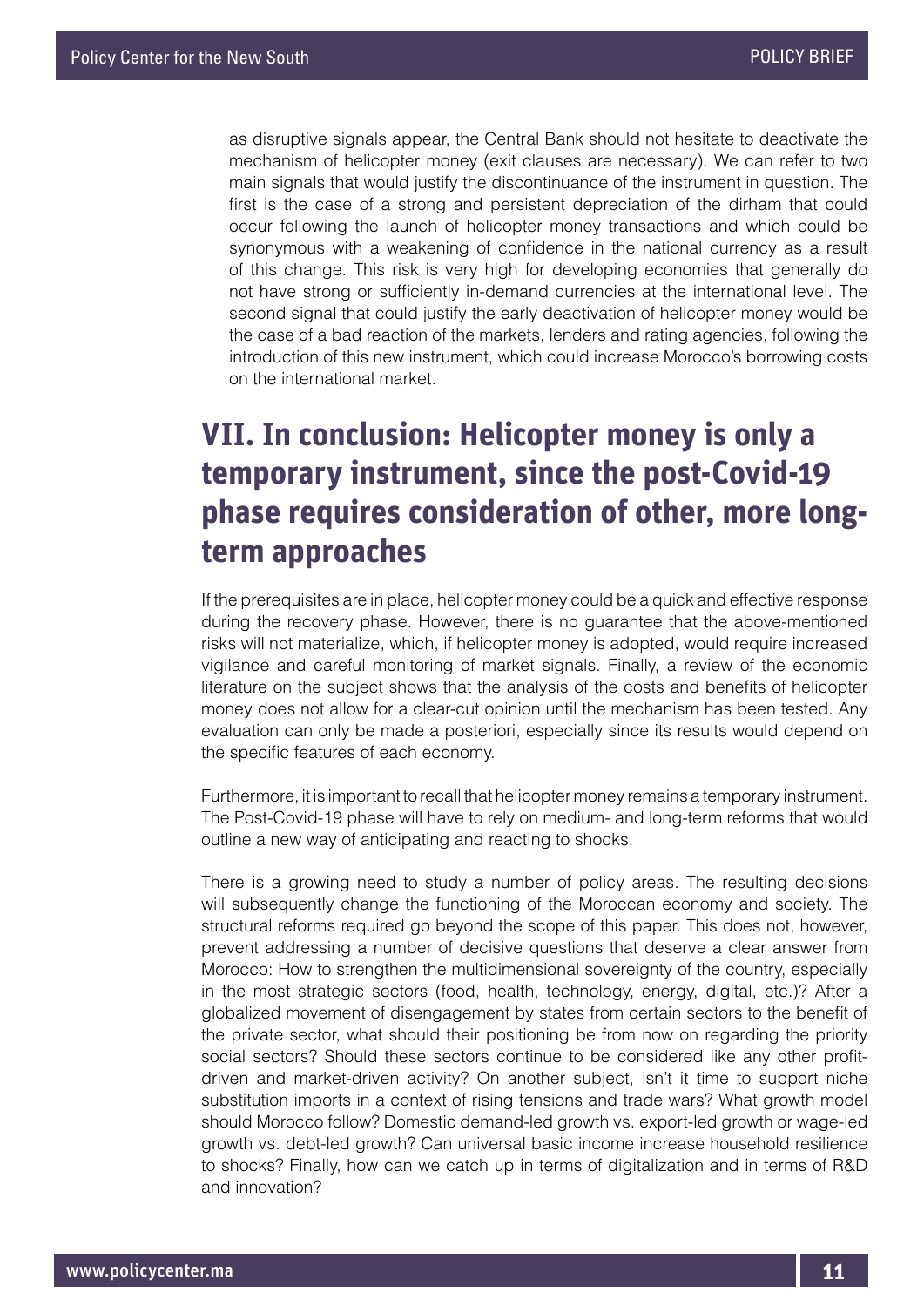#### **Bibliography**

- D. Archer and P. Moser-Boehm (2013), « Central Banks Finance », BIS Papers No 71.
- J. Couppey-Soubeyran (2020), « Helicopter money vs. depression in the wake of the health crisis » - Veblen Institute.
- M. Friedman (2006) [1969], «The Optimum Quantity of Money: And Other Essays», New Jersey: Transaction Publishers.
- M. Kasongo Kashama (2016), « Helicopter money and debt-financed fiscal stimulus: one and the same thing? » - NBB Economic Review.